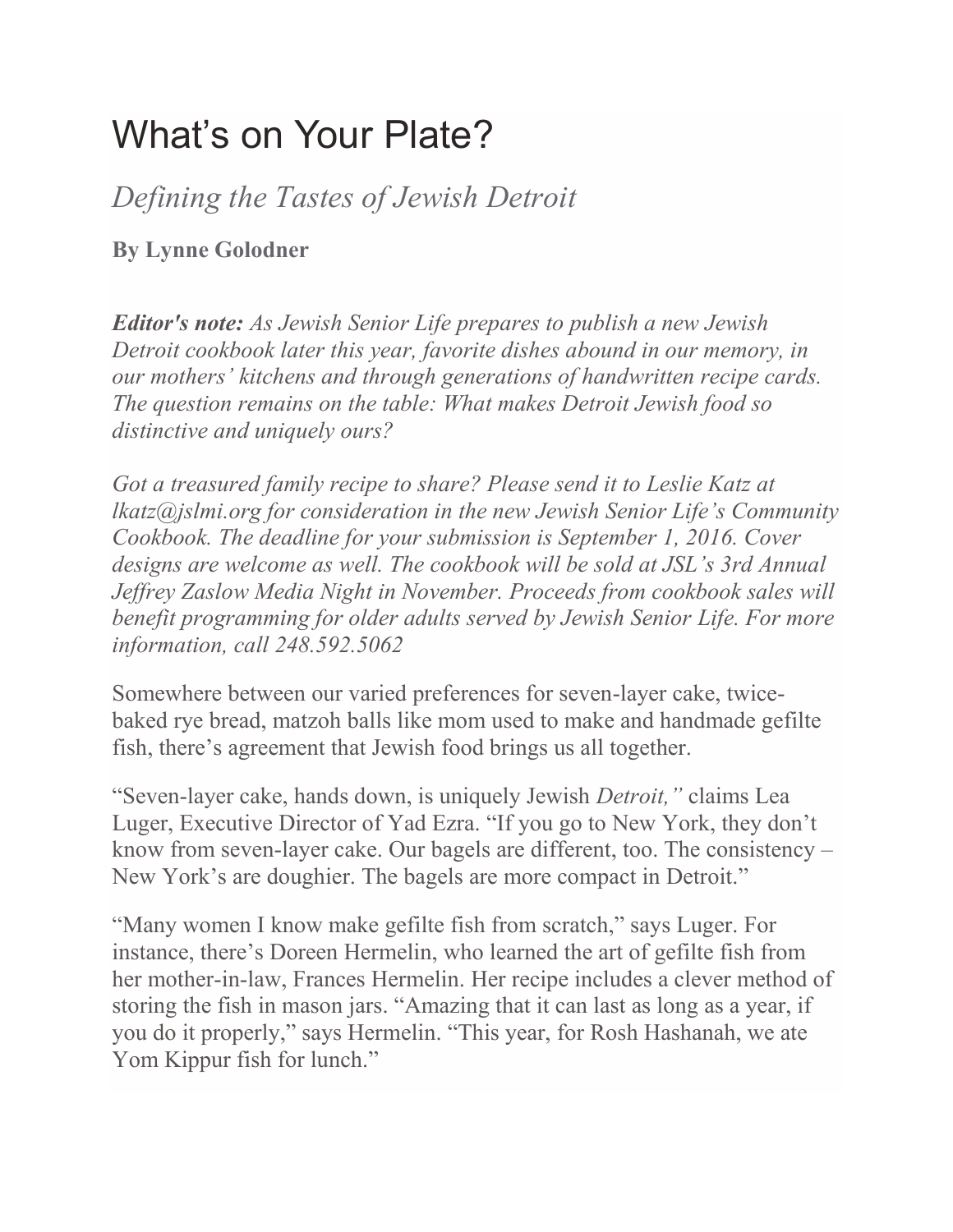## **Our food, our history**

Jews have lived in Detroit for nearly two centuries, first settling in the Ann Arbor-Ypsilanti area for farming, according to *Jewish Detroit* by Irwin Cohen. Those folks were mostly German; by 1850, Detroit's population of 21,019 included 60 Jews.



*Freeman & Reese Grocers, 1913: photo from the Leonard N. Simon Jewish Community Archives*

Many early Jewish Detroiters were grocers, like Howard T. Freeman and Thomas F. Reese Jr., of Freeman & Reese groceries on  $12<sup>th</sup>$  Street. More recently, of course, Hiller's was a flagship Jewish-owned local grocery chain, and before that, Farmer Jack was a popular Jewish-owned Detroit supermarket chain with more than 100 stores at its peak.

Farmer Jack's history goes back to 1924, when Tom Borman and Sam Bulak, Jewish-Russian immigrants, opened their first grocery store. By 1945, Borman partnered with his brother Abraham and opened Lucky Stores and Food Fair Markets, which later became Borman Food Stores and then Farmer Jack.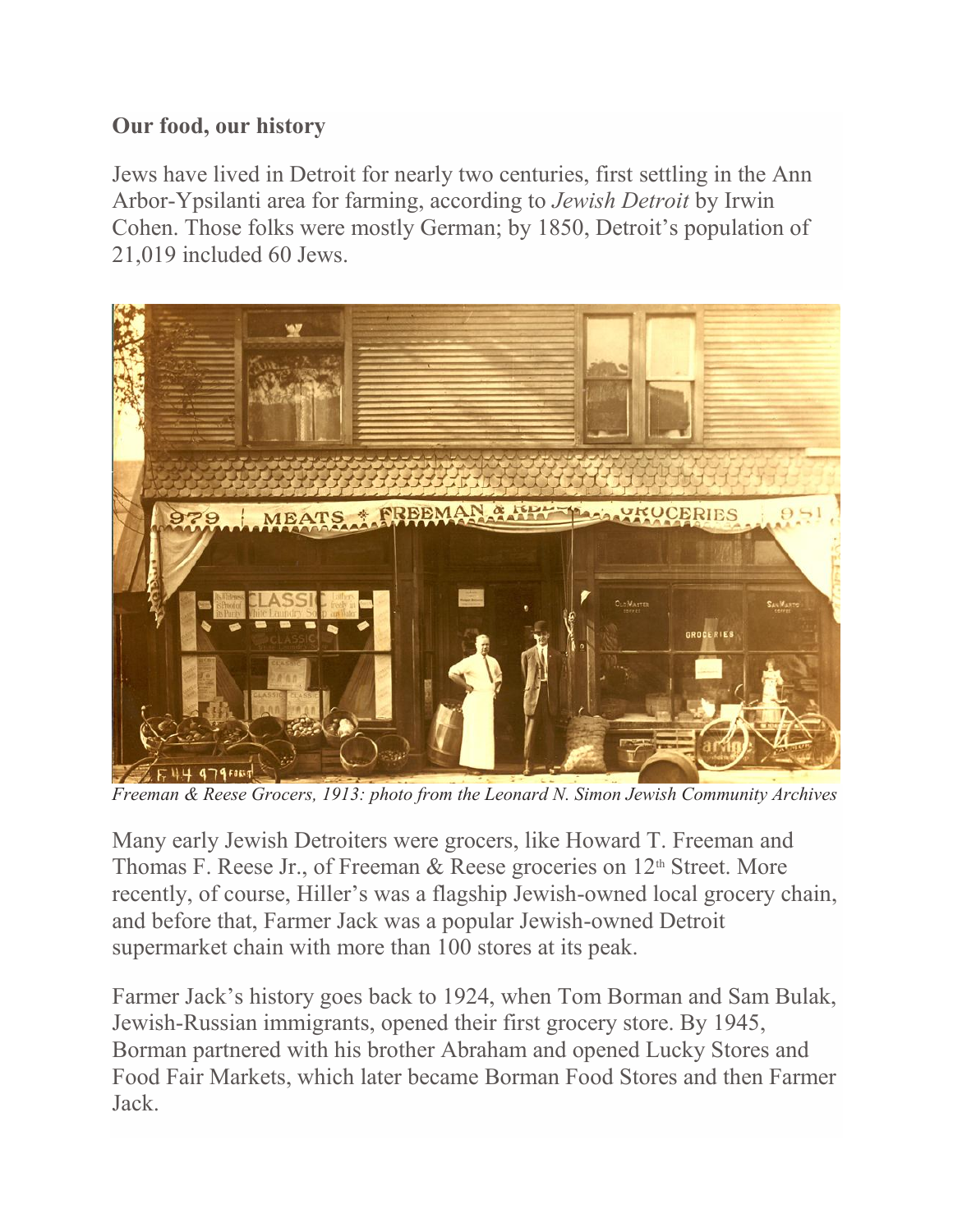Notably, Detroit's famed rye breads, a product of a double-baking process, set the stage for the way rye bread is made today in delis across Detroit, at Zingerman's in Ann Arbor and across the country. The method was developed in the 1950s by Jack Goldberg, founder of the Stage Deli in Oak Park. Intent on serving fresh-baked bread, Goldberg partially-baked his rye breads and, just before the lunch rush, finished them in a hot oven. The result was the crackle and crunch of that thick-crusted, steaming hot loaf we know so well.

Tilled affage liable the well have to add lowen to get rolle & cathage facting water as you remove  $\ln 10h$ beins into sauce. I make about 20 ext filling lut remaining cathage into the lean ground round on church his is a fursian dish called I cup head exembes an what tenstes w lisite Halubes, Some people un sabbye with. all meresse due "Holubaro sice into the cup backed brain sugar It worchestere sauce m cathage. et Pepper garler pewder mettere. Jullary) Teppe jam roll for 2 hrs could an Order of le uncound Clear hom le cathoge + com with I Shirdically ofen and place on semmeres

*From Perry Ohren's mom; a handwritten recipe for rolled cabbage comes with "Oodles of Love."*

Perry Ohren, CEO of Jewish Family Service, hails from Cincinnati, but he's been in Detroit since 1980. He says a hallmark of Detroit's Jewish food culture is "the plethora of delicatessens that never disappoint." He even sliced meat at Zingerman's at one time. "When I think about Jewish food, there's nothing better than a Rueben or corned beef-Swiss-coleslaw-Russian on rye."

Perry claims the blintzes at JSL's Fleischman Residence are delicious, cautioning, "I've never met a blintz I didn't like," and he's "in love with the recipe from the *Silver Palette Cookbook* for sour cream coffee cake. He echoes earlier assertions about Detroit's love of seven-layer cake, but then turns nostalgic and says, "To me, Jewish food, whether in Detroit or anywhere else, is all about ritual and being with family and having tradition and remembering people who aren't there."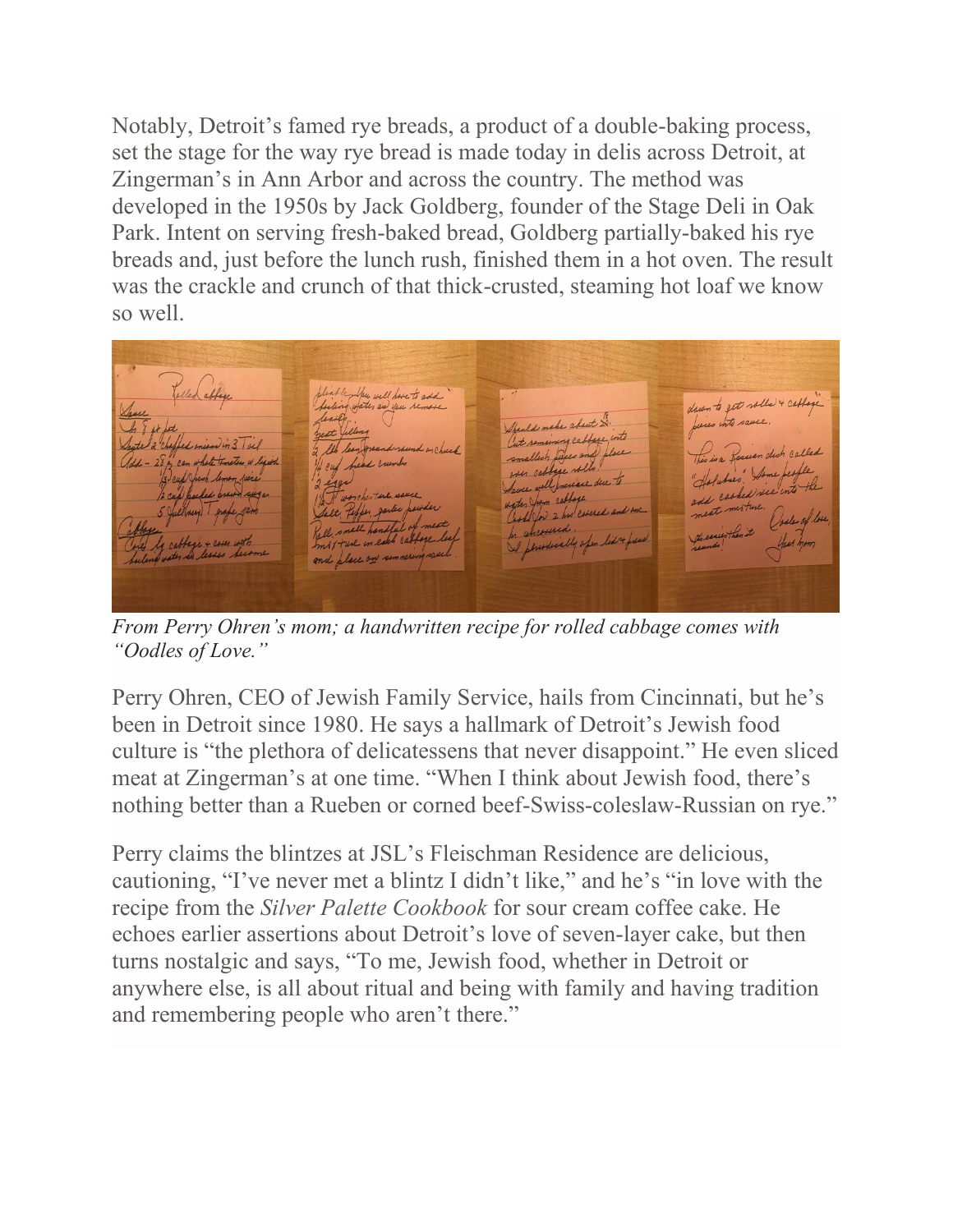"Food is very important to the Jewish people," Luger agrees. "Every holiday has foods associated with it. There is such a strong connection between being Jewish and food."

Perhaps because seven-layer cake, which is actually of Hungarian origin (dobostorte), is such a Jewish Detroit favorite, it perfectly symbolizes what Jewish food is: an amalgamation of the details of Jewish observance and the flavors of the lands in which Jews lived and migrated from and to. Gefilte fish was created to have fish on Shabbat and not violate the rules against separating good from bad (bones from edible flesh) or lighting a flame (you can eat it cold).

Similarily, challah is a fusion of flavors, shapes and consistency of breads favored in parts of the world where Jews live – our ancestors from Eastern European ate rich, doughy, egg-based loaves, but Sephardic Jews in Middle Eastern locales have a pita-like version of challah.

Ultimately, Jewish food is whatever foods make Jews feel connected to our heritage. Says Barbra Giles, Executive Director of Aging Services at Jewish Senior Life, "I love my mother's brisket. I love peppery potato kugel. I love my mom's matzoh ball soup – only my mom's! I love poppyseed hamentashen – the more *mun,* the merrier."

These flavors come together to create her uniquely Detroit Jewish childhood – and created a legacy of flavors that meld locale and heritage that goes back farther than we can imagine.



*Gefilte Fish: an acquired taste for some, a High Holiday delicacy for most.*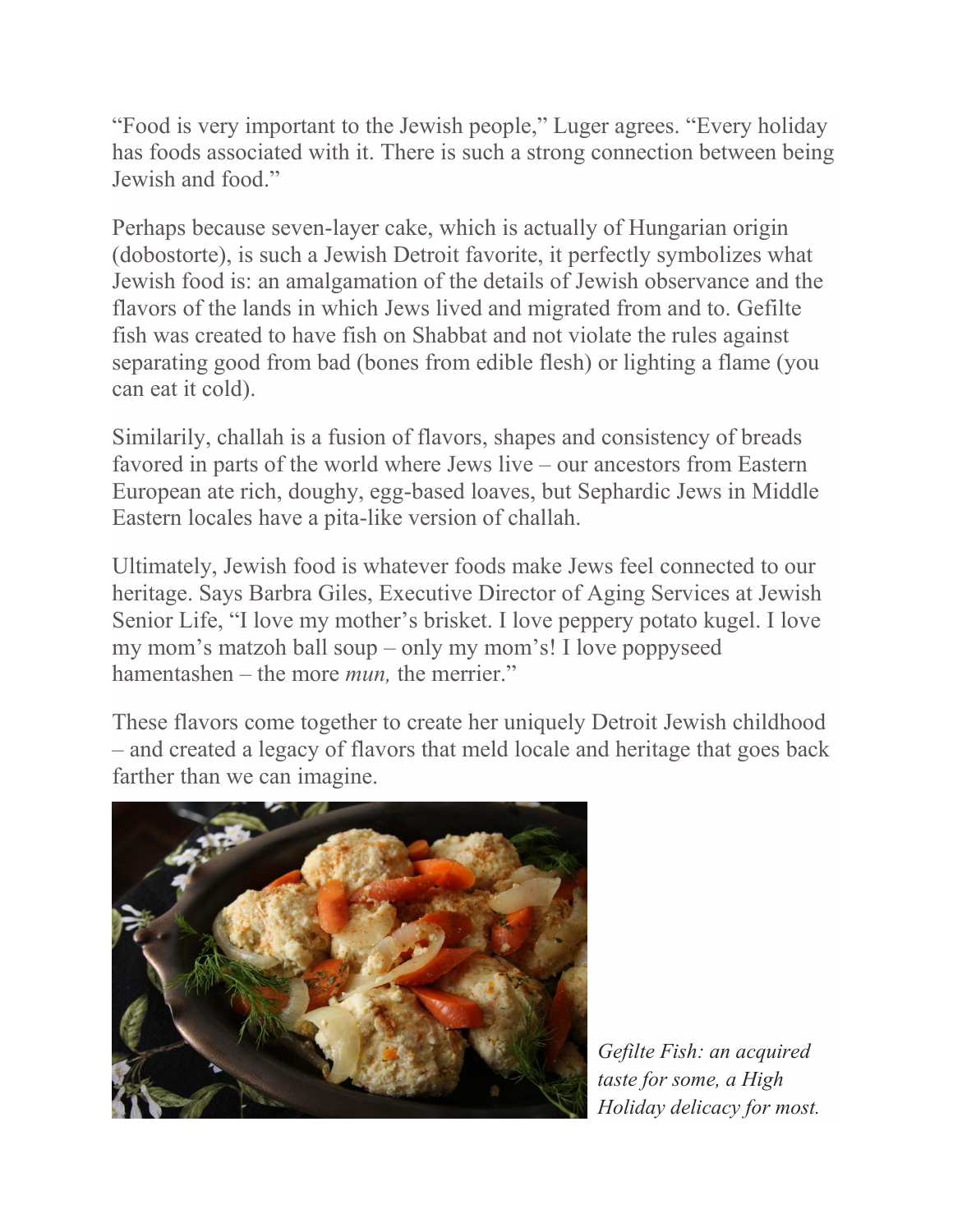#### Recipe for **Doreen Hermelin's Gefilte Fish**

Start with 13-15 pounds of fish – three-quarters whitefish and one-quarter pickerel, with a little bit of trout thrown in.

Doreen keeps her fish simple and low-calorie – only eggs and onions, no matzo meal or carrots in the fish balls. She hand-grinds the fish herself, then chops it in a wooden bowl (90% by hand, followed by more chopping in the Cuisinart). "Add water to it as you chop, to keep it moist," says Doreen.

Mix in 3 cups of onions for a big batch of fish, and one egg per every ground pound of fish.

Make a broth to cook it in – in a cheesecloth, combine fish bones and fish heads with onions, tie it up and put it in the pot, covered with water. [Note: Doreen makes three pots of fish to feed a crowd at holidays and cans the rest for future meals.] Add 6-8 carrots to each pot.

"You put in what you think you need."

Cook the broth until it boils, until the mixture inside the cheesecloth is soft. Then put everything but the carrots in a strainer and mash to get all the essence out. Return the essence to the pot. Keep the carrots in the pot.

Make the fish balls, adding seasoning to taste. [Doreen tastes the fish mixture to make sure the seasoning is right. "It's like eating sushi," she laughs.]

Simmer the fish balls in the broth for 2.5-3 hours.

### **Doreen Hermelin's method of preserving gefilte fish**

Put mason jars in the dishwasher and when they're really, really hot, put them in the oven on 150 degrees. Keep them there until you are ready to add finished fish.

Boil caps in water and leave them boiling until ready for use.